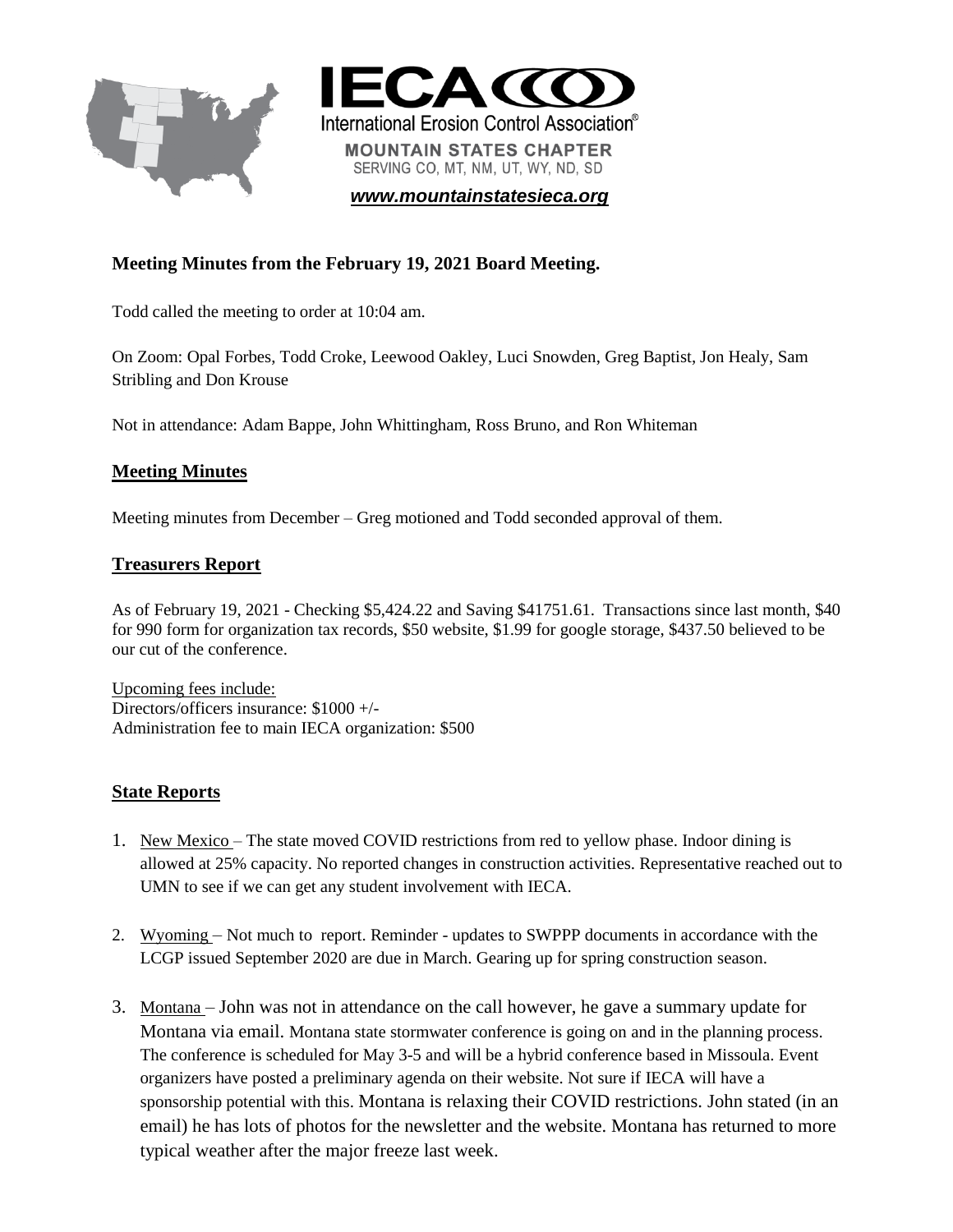



#### *[www.mountainstatesieca.org](http://www.mountainstatesieca.org/)*

- 4. Utah Registered Stormwater Inspector (RSI) training will be available electronically as of March 1, 2021. Tests for this will be moved to an electronic format. It was reiterated that to write a SWPPP in Utah, you are required a professional engineer (PE) certification. There is lots of construction going on- condos, apartments and housing developments are going up everywhere. Challenges between MS4 programs and house bill 98 (HB98) are being debated - this would allow contractors/builders to inspect their own construction projects.
- 5. North Dakota –MS4 permit is out for comment as of February 5, 2021 (public notice: https://deq.nd.gov/PublicComment/NDPDES-GeneralPermitNDR04.pdf). The comment period closes March 11, 2021. An in-person ND conference is being planned for 2021 and IECA may be able to sponsor a booth. The North Dakota Reclamation Webinar Series will occur every Wednesday in March 2021 and will cover the following topics: Alberta Grasslands Perspective on Reclamation (March 3), Pipeline Reclamation (March 10), Innovative Approaches to Reclamation (March 17), Using Technology to Enhance Reclamation (March 24), and Reclamation to Achieve the most Bang for Your Buck (March 31). All webinars are one hour long and begin at 11 a.m. CST. NASECA group is putting together an MS4 webinar to get local construction involved to understand permit requirements in MS4 construction.
- 6. South Dakota Not much to report. Most in-person meetings/conferences have gone virtual or have been cancelled for 2021.
- 7. Colorado –No updates from Colorado- Adam Bappe was recommended to take over as the Colorado representative but could not attend the call today.

### **General Discussion**

- 1. Elected and Board Positions (January 2021 MSC Meeting) Board members have started their new roles!
	- a. President Todd Croke
	- b. Administrative Vice President Greg Baptist
	- c. Membership Vice President Don Krouse
	- d. Secretary Leewood Oakley
	- e. Treasurer Opal Forbes
- 2. Website Todd intends to update the website more frequently including uploading the meeting minutes to the website. John Whittingham has a lot of photos that he'd like to submit- since John couldn't attend this months meeting, Todd intends to reach out after the meetings closure to follow up with John. John will work with Todd to get those up on the site. If not done already, new members need to provide a bio and photo so we can update the site for the new board.
- 3. Membership Activities: IECA president meeting was scheduled for Wednesday February 17, 2021. General membership meeting is scheduled for **Tuesday February 23, 2021** for all of those that can